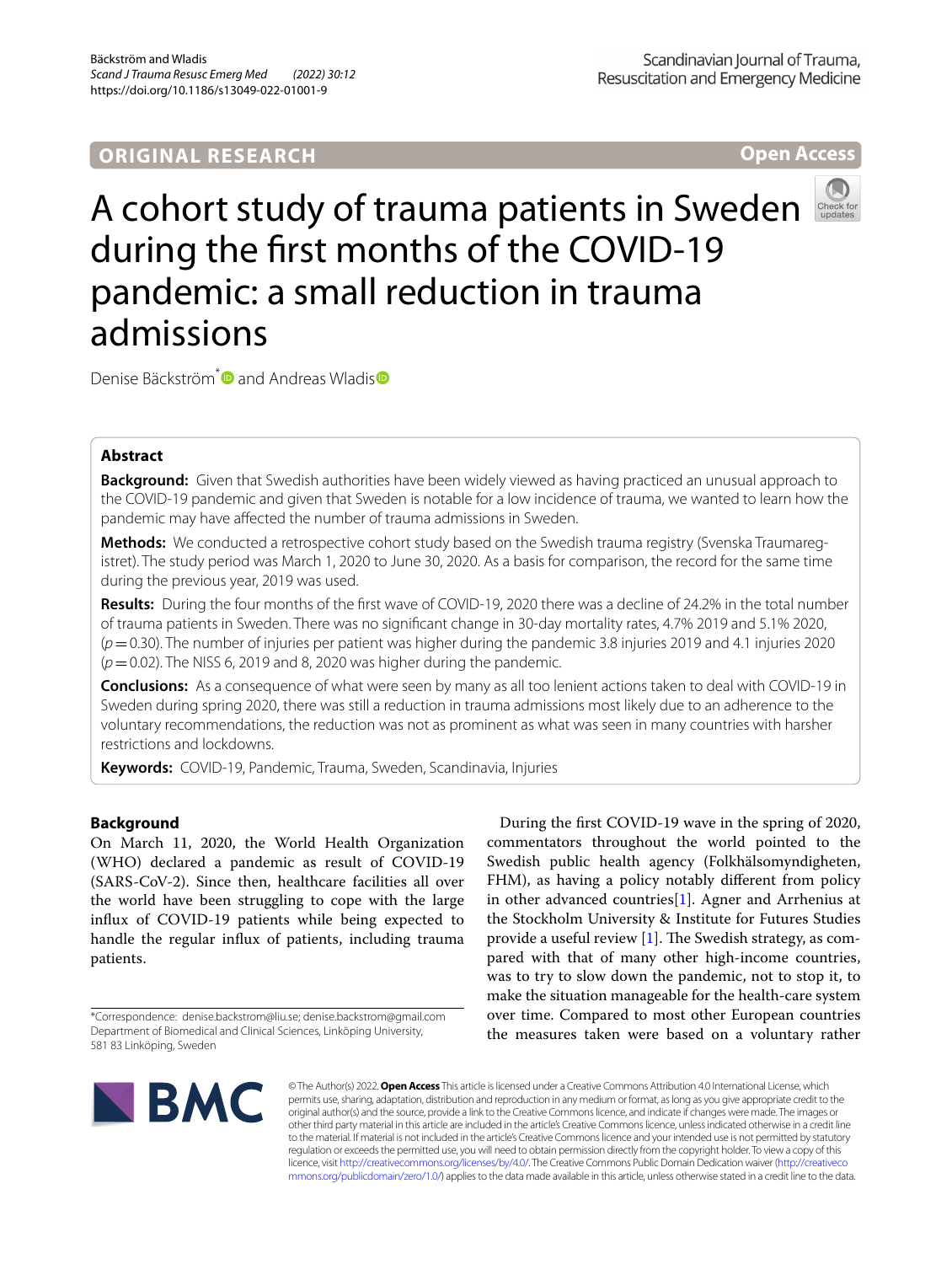than compulsory measures  $[1, 2]$  $[1, 2]$  $[1, 2]$  $[1, 2]$ . There was no general lock-down in Sweden, restaurants, shops and publicspaces were open. Day-care and schools for children up to the age of 16 years remained open. Face masks were not mandatory nor were they even recommended outside of the health-care system. In households where people with COVID-19 were present, no order to quarantine was given [[3\]](#page-6-2).

FHM in April 2020 simply advised people to remain at home, to keep away from other people indoors, outdoors and on public transportations. People were advised to only travel if necessary and to avoid using public transportation during rush hour. People were also advised to wash their hands frequently with soap and water and, if possible, to work at home. Individuals 70 years old or older were strongly recommended to limit social contacts. In March 2020 social gatherings with 500 or more were banned [[2\]](#page-6-1). No specifc encouragements regarding high-risk behavior to reduce the need for ICU-care or surgery were communicated from FHM.

The number of COVID-19 patients in need of inhospital treatment in Sweden increased from March 2020 onward and peaked in late April/early May when approximately 1800 patients were being treated because of COVID-19, about 500 of them in Intensive Care Units  $(ICU)$  [[3](#page-6-2)]. The available number of ICU beds in Sweden in 2019 was between 400 and 500 according to the Swedish Intensive Care registry (SIR) [[4\]](#page-6-3). In Sweden as in other Scandinavian countries, the physicians working in and managing the ICUs are anesthesia and intensive care specialists. Due to the dramatic surge of ICU patients in Sweden at that time, anesthesia nurses who normally work in the operation theatres were relocated to work in the ICU. This resulted in a shortage of staff in the operating theatres, and most elective surgery had to be postponed. There was even a period when there was a lack of certain anesthesia drugs making emergency surgery even more difficult.

Severe trauma is infrequent in Scandinavia; blunt trauma caused by traffic accidents or falls dominate the trauma picture [[5](#page-6-4)[–7](#page-6-5)]. Mortality because of trauma is mainly a prehospital event and more than 70% of the trauma mortality occurs in prehospital settings [\[5](#page-6-4), [8](#page-6-6)]. Child-injury mortality in Sweden is uncommon and the incidence of unintentional injury mortality is one of the lowest in the world [\[6,](#page-6-7) [9](#page-6-8)].

During the COVID-19 pandemic most western countries adopted restrictions and lockdowns in order to limit the spread of COVID-19. This resulted in a reduction in the number of trauma patients in most places and an altered trauma pattern [[10,](#page-6-9) [11](#page-6-10)]. In Scandinavia a substantial reduction in patients needing treatment because of injuries was seen in Norway [\[12\]](#page-6-11) and a reduction in traffic injuries was reported from Denmark during the frst COVID-19 [\[13](#page-6-12)]. Given the distinctively diferent approach to the COVID-19 pandemic recommended by Swedish authorities and the already low incidence of trauma in Sweden, we wanted to learn if the pandemic itself might have afected trauma incidence in Sweden. The aim of this study was to determine if there was a signifcant change in the number of trauma admissions in Sweden during the frst COVID-19 wave in 2020 in comparison with the preceding year, 2019.

## **Method**

#### **Study design and participants**

We conducted a retrospective cohort study based on the Swedish trauma registry (Svenska Traumaregistret, SweTrau). Patients included in SweTrau are patients who trigger a trauma alarm on arrival at a hospital. SweTrau also include patients admitted to a hospital with a New Injury Severity Score (NISS)>15, disregarding the trauma alarm. Trauma patients that die before arrival at the hospital are not included in SweTrau. In Sweden there are 49 hospitals receiving trauma patients, 47 of them register patients in SweTrau  $[14]$  $[14]$ . The study period was the frst COVID-19 wave in Sweden, March 1 to June 30, 2020, and for reference the same period during the previous year, 2019. Reporting was done according to the Strengthening the Reporting of Observational Studies in Epidemiology guidelines (STROBE) [\[15](#page-6-14)]. All patients registered in SweTrau during the study period were included in the study, no registered patients were excluded.

The study was approved by the national ethical committee.

### **Setting**

Eighty percent of the Swedish population of 10,400,000 people live in urban areas  $[16]$  $[16]$ . There is a national standard for trauma alarms in Sweden. A hospital trauma alarm is triggered at the emergency department when pre-alert information from an inbound ambulance meets the criteria for trauma team activation. The trauma alarm criterias include physiological and anatomical components as well as trauma mechanism [[17](#page-6-16)]. A trauma alarm results in a multidisciplinary trauma team response usually including surgeon, anesthesiologist, orthopedic surgeon and radiologist and nurses from the diferent departments.

The Prehospital Trauma Life Support (PHTLS) and the Advanced Trauma Life Support (ATLS) systems are used nationwide. Patients with signifcant injuries are usually taken to the nearest hospital and then, if necessary, transferred to a specialized trauma center, usually a tertiary referral center. Smaller hospitals are only bypassed in more densely populated areas where distances between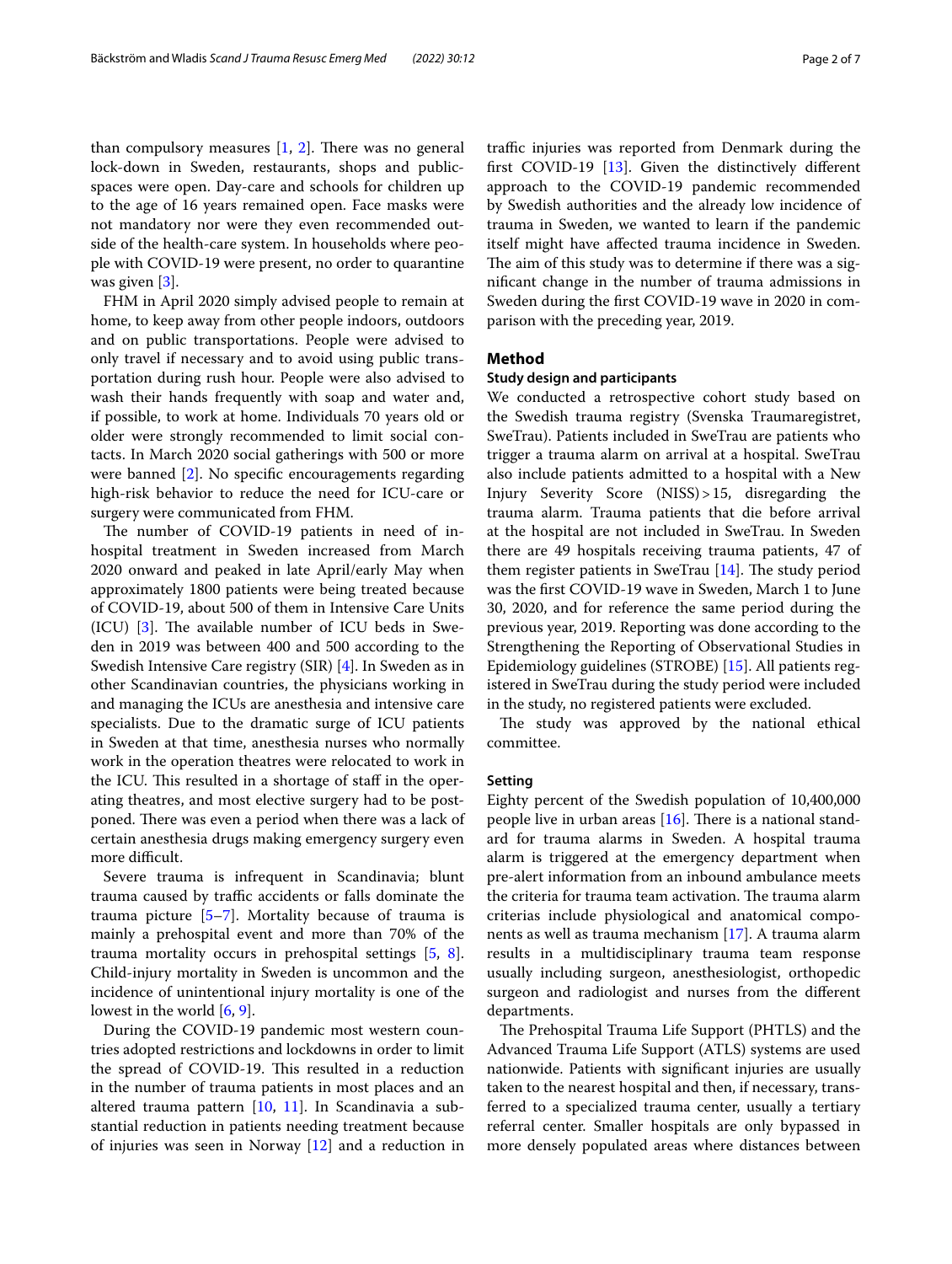hospitals are shorter. In the prehospital ambulance service, there are mainly three categories of healthcare workers: (1) Prehospital emergency nurses, with a degree in nursing and a graduate degree in prehospital emergency care, (2) Ambulance nurses, with a degree in nursing, and (3) Emergency medical technicians with medical training ranging from six months to two years.

#### **Variables**

The primary outcome was the change in the number of trauma patients in Sweden between March 1 and June 30, 2020, compared with data for the same interval in 2019. Secondary outcome measures were changes in the nature of patient characteristics to facilitate analyzing the change between 2020 and 2019. Patient characteristics were divided into diferent felds including the following:

**Individual characteristics**: age (years), gender (men/ women), 30-day mortality (yes/no).

**Prehospital characteristics**: mode of transport (ground ambulance/helicopter ambulance/private vehicle/walk-in), time from alarm to patient arriving at the hospital (minutes), the number of patients with a Glasgow Coma Score (GCS)<9 and the number of patients with a prehospital cardiac arrest.

**In-hospital characteristics**: length of stay (days), number of days in a ventilator(days), emergency interventions (thoracotomy/laparotomy/limb revascularization/interventional radiology/craniotomy/intracranial pressure device/other/no intervention performed) and the number of patients with a Glasgow Outcome Score (GOS) returned to baseline at discharge from the hospital and discharge destination (home/rehabilitation facility/ morgue/other ICU/other ward).

**Injury characteristics**: trauma mechanism (motor vehicle/motorbike/bicycle/pedestrian/other vehicle/ gunshot/sharp object/blunt object/fall from standing/ fall from height/explosion/other cause), trauma intention (unintentional/self-harm/assault), type of trauma (blunt/ penetrating), injury severity score, ISS (score) and new injury severity score, NISS (score) and the mean number of injuries recorded for each patient.

## **Statistics**

Data were analyzed with the help of Microsoft Excel 2019, (Microsoft Corp, Redmond, WA, USA) and the Social Sciences (SPSS) version 27 (SPSS, Chicago, III, USA). Values are presented as number of cases and percentages. Continuous data are presented as mean and standard deviation (SD), categorical data and nonnormal distributed data are presented as median and inter quartile range (IQR). For comparison between groups Student's T- test was used for continuous data, and Mann–Whitney U test for categorical data. Pearson

Chi-squared test was used for frequencies for categorical data. Data imputation was not used to correct for missing values. Probabilities of less than 0.05 were accepted as signifcant.

## **Results**

## **Patient characteristics**

During the four months of the frst wave of COVID-19, 2020 there was a decline of 24.2% in the total number of trauma patients throughout Sweden during that time interval (Table [1.](#page-3-0)). A decline was seen in each of the four months (Fig.  $1$ .). There was no significant change in 30-day mortality rates, 4.7% 2019 and 5.1% 2020,  $(p=0.30)$ . The proportion of female trauma patients was lower during the frst wave of COVID-19 than in the corresponding period in 2019 32.6% in 2019 and 28.9% in 2020 ( $p = 0.002$ ). The percentage of patients under the age of 18 was slightly higher in 2020, although not signifcantly so during COVID-19 (13.3% in 2019 and 14.9% in 2020,  $p = 0.07$ ). There was no change in the mean age of the trauma patients, 43.6 during 2019 and 43.0 during 2020 ( $p = 0.30$ ) (Table [1](#page-3-0)).

#### **Prehospital and inhospital**

Overall, the trauma patients arrived at the hospitals with same mode of transport during COVID-19  $(p=0.12)$  and the time from alarm to arrival at the hospital did not change during COVID-19, 54.0 min 2019 and 55.0 min 2020 ( $p=0.35$ ). The number of prehospital cardiac arrests due to trauma did not change during COVID-19 1.5% 2019 and 1.9% 2020 ( $p = 0.15$ ). The number of patients with a GCS under 9 prehospital was higher during COVID-19 (3.9% and 5.5%,  $p = 0.004$ ). The mean length of stay was 5.5 days in 2019 and 5.4 days in 2020 ( $p=0.77$ ) and the number of days on a ventilator, was 4.7 days 2019 and 5.9 in 2020 ( $p = 0.11$ ). There was a small nonsignifcant reduction (20.9%) in the number of patients needing a ventilator 1101 patients in 2019 and 871 in 2020 ( $p = 0.24$ ). The number of patients with a Glasgow outcome score that was back to baseline at the time of discharge from the hospital was lower during the frst wave of COVID-19 52.2% 2019 and 49.1% 2020  $(p=0.02)$ . There was a slight decline (non-significant) in the number of patients discharge to home after trauma during COVID-19, 73.6% 2019 and 72.1% 2020 (*p*=0.59) (Table [1.](#page-3-0)).

#### **Trauma mechanism, intention, and interventions**

There was a slight decrease in the proportion of unintentional injuries, 86.3% 2019 and 83.9% 2020 and an increase in the proportion of assaults, 7.2% 2019 and 8.4% 2020, this shift was not significant  $(p=0.17)$ . A similar tendency was seen with the decline of blunt injuries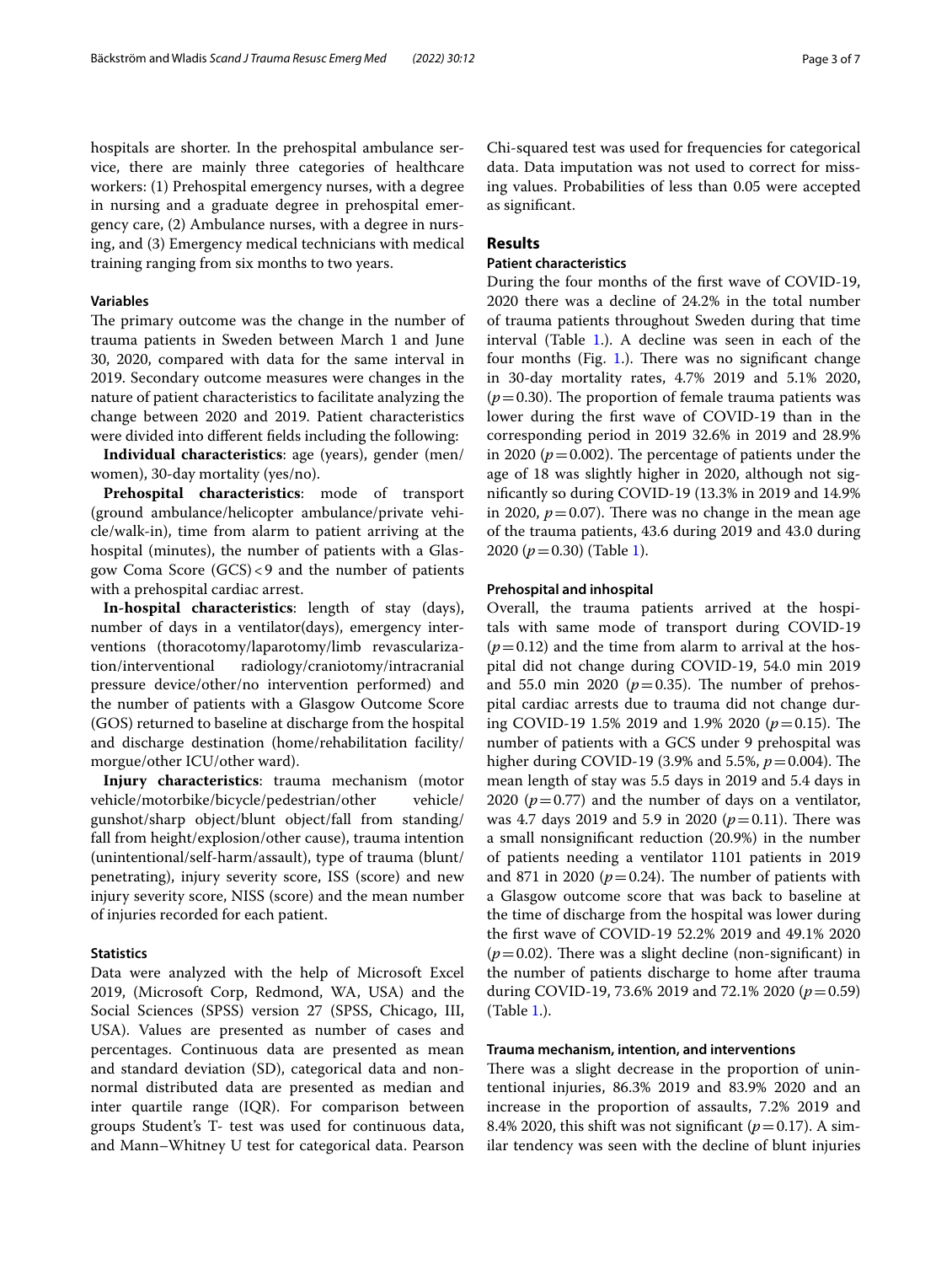## <span id="page-3-0"></span>**Table 1** Background and characteristics of trauma patients in Sweden, March to June 2019 and 2020

|                                        | 2019                | 2020                | P value |
|----------------------------------------|---------------------|---------------------|---------|
| <b>Patient characteristics</b>         |                     |                     |         |
| Patients (%)                           | 3446 (100%)         | 2609 (100%)         |         |
| Women (%)                              | 1123 (32.59%)       | 753 (28.86%)        | 0.002   |
| Age, years (SD)                        | 43.63 (23.00)       | 43.01 (23.38)       | 0.30    |
| $<$ 18 years (%)                       | 459 (13.32%)        | 390 (14.95%)        | 0.07    |
| 30-day mortality (%)                   | 161 (4.67%)         | 133 (5.10%)         | 0.30    |
| <b>Transport</b>                       |                     |                     | 0.12    |
| Ground ambulance (%)                   | 2802 (81.31%)       | 2084 (79.88%)       |         |
| Helicopter ambulance (%)               | 173 (5.02%)         | 164 (6.29%)         |         |
| Private vehicle (%)                    | 92 (2.67%)          | 82 (3.14%)          |         |
| Walk-in (%)                            | 92 (2.67%)          | 69 (2.64%)          |         |
| Pre-hospital                           |                     |                     |         |
| Pre-hospital cardiac arrest (%)        | 51 (1.48%)          | 49 (1.88%)          | 0.15    |
| Pre-hospital GCS < 9 (%)               | 136 (3.95%)         | 144 (5.52%)         | 0.004   |
| Time to hospital, minutes median (IQR) | 54.00 (41.00-72.00) | 55.00 (40.00-72.00) | 0.35    |
| In-hospital                            |                     |                     |         |
| LOS, days (SD)                         | 5.53 (14.08)        | 5.43 (10.55)        | 0.77    |
| Ventilator days, (SD)                  | 4.72 (7.78)         | 5.91 (10.79)        | 0.11    |
| Discharge GOS at baseline (%)          | 1798 (52.18%)       | 1281 (49.10%)       | 0.02    |
| <b>Emergency intervention</b>          |                     |                     | 0.002   |
| Thoracotomy                            | 22 (0.64%)          | 13 (0.50%)          |         |
| Laparotomy                             | 57 (1.65%)          | 42 (1.61%)          |         |
| Limb revascularisation                 | 20 (0.58%)          | 8 (0.31%)           |         |
| Interventional radiology               | 27 (0.78%)          | 8 (0.31%)           |         |
| Craniotomy                             | 32 (0.93%)          | 38 (1.46%)          |         |
| Intracranial pressure device           | 14 (0.57%)          | 26 (1.00%)          |         |
| Other                                  | 286 (8.30%)         | 279 (10.69%)        |         |
| No intervention performed              | 2974 (86.30%)       | 2145 (82.22%)       |         |
| Intention                              |                     |                     | 0.17    |
| Unintentional (%)                      | 2973 (86.27%)       | 2188 (83.86%)       |         |
| Self-harm (%)                          | 159 (4.61%)         | 118 (4.52%)         |         |
| Assault (%)                            | 249 (7.23%)         | 220 (8.43%)         |         |
| <b>Injuries</b>                        |                     |                     |         |
| Blunt injuries (%)                     | 3131 (90.86%)       | 2320 (88.92%)       | 0.63    |
| Penetrating injuries (%)               | 307 (8.91%)         | 247 (9.47%)         |         |
| Number of injuries (SD)                | 3.85 (3.89)         | 4.09 (3.96)         | 0.02    |
| ISS, median (IQR)                      | $5(1-12)$           | $5(1-13)$           | < 0.001 |
| NISS, median (IQR)                     | $6(2-17)$           | $8(3-17)$           | < 0.001 |
| Discharge destination                  |                     |                     | 0.59    |
| Home (%)                               | 2537 (73.62%)       | 1880 (72.06%)       |         |
| Rehabilitation (%)                     | 256 (7.43%)         | 213 (8.16%)         |         |
| Morgue (%)                             | 140 (4.06%)         | 106 (4.06%)         |         |
| Other ICU (%)                          | 144 (4.18%)         | 112 (4.29%)         |         |
| Other ward (%)                         | 365 (10.59%)        | 248 (9.51%)         |         |

*IQR* inter quartile range, *SD* standard deviation

90.9% 2019 and 88.9% 2020 and increase in penetrating injuries during COVID-19 8.9% 2019 and 9.5% 2020  $(p=0.63)$  (Table [1.](#page-3-0)). During COVID-19 there was a decline in the number of motor vehicle injuries and falls (Fig. [2\)](#page-4-1). The number of injuries per patient was higher during COVID-19 3.8 injuries 2019 and 4.1 injuries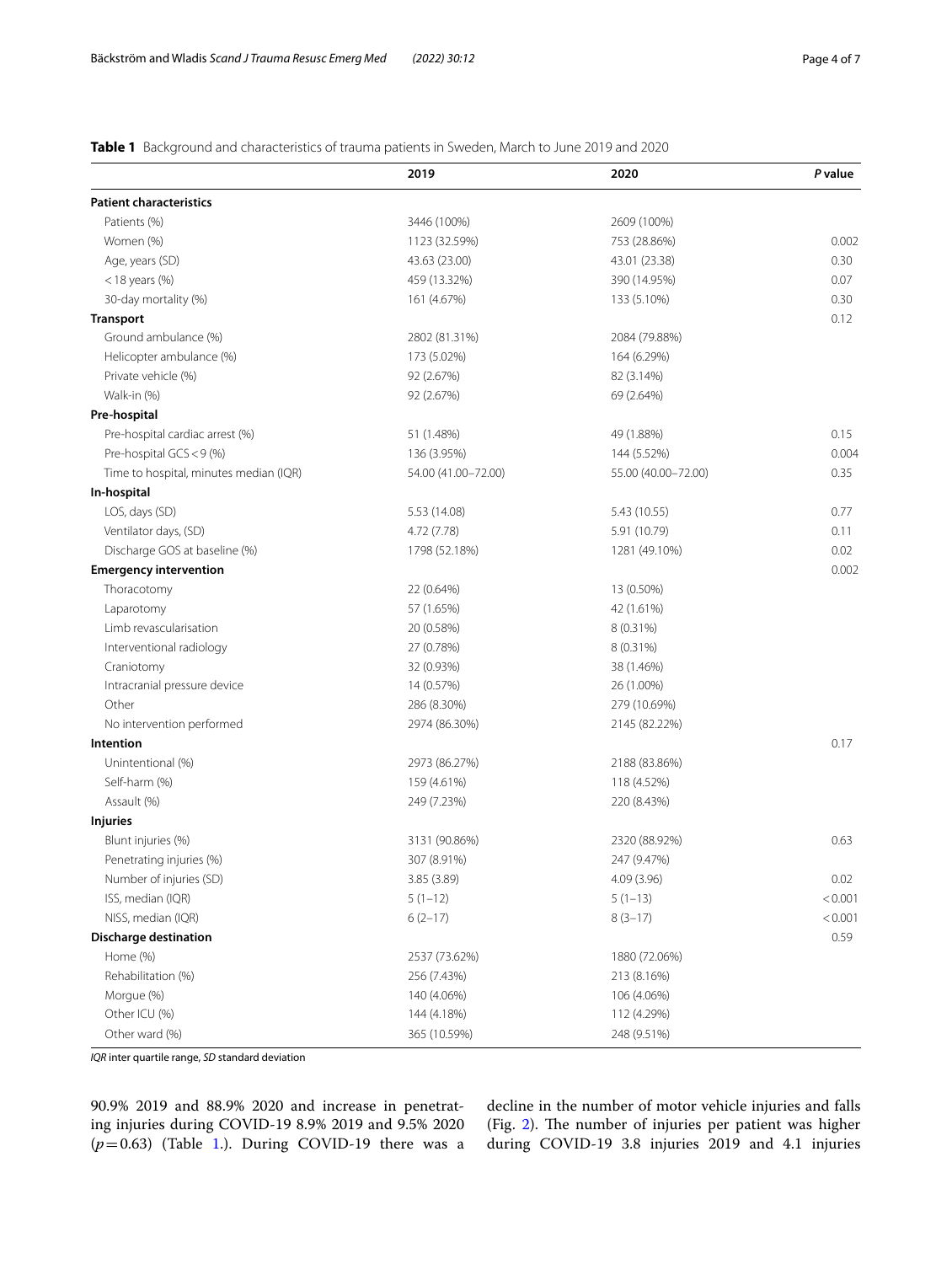

<span id="page-4-0"></span>

<span id="page-4-1"></span>2020 ( $p = 0.02$ ). The was a statistically significant difference in the ISS although median ISS was 5 both 2019 and 2020 (Table [1](#page-3-0)). Median NISS 6, 2019 and 8, 2020 was higher during COVID-19. During COVID-19 there was less thoracotomies and more craniotomies preformed  $(p=0.002)$  (Table [1](#page-3-0)).

## **Discussion**

Compared to many other countries, Sweden had a relatively small reduction, 24% in the total number of trauma patients, during the frst wave of COVID-19 in the spring of 2020. We also found that on average the trauma patients were more severely injured than before COVID-19.

Overall, the characteristics of the trauma patients in Sweden did not change during COVID-19; there was a decrease in the proportion of women, but the age and the proportion of children were almost the same as the year before. A decline in the proportion of female trauma patients during the frst weeks of COVID-19 has been shown by others [[18,](#page-6-17) [19\]](#page-6-18). We did not fnd a change in 30-day mortality during COVID-19 although the new injury severity scores was higher. Leichtle et al. have also shown an unchanged trauma mortality in combination with higher injury severity scores during COVID-19 [[11\]](#page-6-10).

Several studies have shown a decrease in the total number of trauma patients, even as high as an 84.5% reduction during the frst weeks of COVID-19 [[10,](#page-6-9) [11](#page-6-10), [18](#page-6-17), [20](#page-6-19)[–23](#page-6-20)]. In Sweden as in many other European countries blunt trauma dominates the trauma picture [\[5](#page-6-4), [6,](#page-6-7) [8,](#page-6-6) [24](#page-6-21)]; this was also seen during the frst wave of COVID-19 although a small, non-signifcant rise of penetrating injuries could be seen. Studies from several diferent places have shown an increase in the frequency of penetrating injuries during COVID-19 [\[25–](#page-6-22)[27\]](#page-6-23). In the United-Kingdom there was an overall reduction in trauma but an increase in penetrating injuries as a result of self-harm and domestic violence  $[28]$  $[28]$  $[28]$ . The changed pattern we found in Sweden with a limited decline in trauma and a small non-signifcant rise in penetrating injuries has a similar appearance but on a lower level. The change found in the United-Kingdom is attributed to the lockdown and we believe that the change we found is a result of the changed behavior in Sweden during COVID-19 with a compliance to the voluntary restrictions.

In the USA, the incidence of violence has risen during the COVID-19 pandemic, and the lack of comprehensive social services to support the population is partly to blame for this [[29](#page-6-25)]. Interestingly, acts of violence associated with COVID-19 in the USA seem only to have increased as concerns penetrating trauma, gunshot injuries, not blunt trauma trauma [\[19](#page-6-18)]. Sweden has a stable social support system, stress on family economy was limited (although many Swedish companies took a large hit from the COVID-19 restrictions). The social support system in Sweden could be a contributing reason for why Swedes had the possibility to stay home when instructed to do so by FHM. A large study looking at the occurrence of crimes worldwide found a reduction in the frequency of violent crimes during COVID-19, but the smallest reduction was found in Sweden, and this is believed by some observers to be a result of the lenient restrictions [[30\]](#page-6-26). It is reasonable to presume that people engaged in violent crimes have questionable compliance to voluntary restrictions and that this doesn´t refect the whole population.

Most studies published about trauma during the frst wave of COVID-19 show a decline in the total numbers of patients, this decline is most likely a result of the stay-at-home order and other restrictions to prevent the spread of COVID-19 [\[10](#page-6-9)]. Considering the relatively lenient measures against COVID-19 in Sweden [\[3](#page-6-2)] the small reduction in Sweden was expected. We believe that this decline is manly a result of a changed behavior among Swedes that occurred although the government only used voluntary measures. This acceptance of the voluntary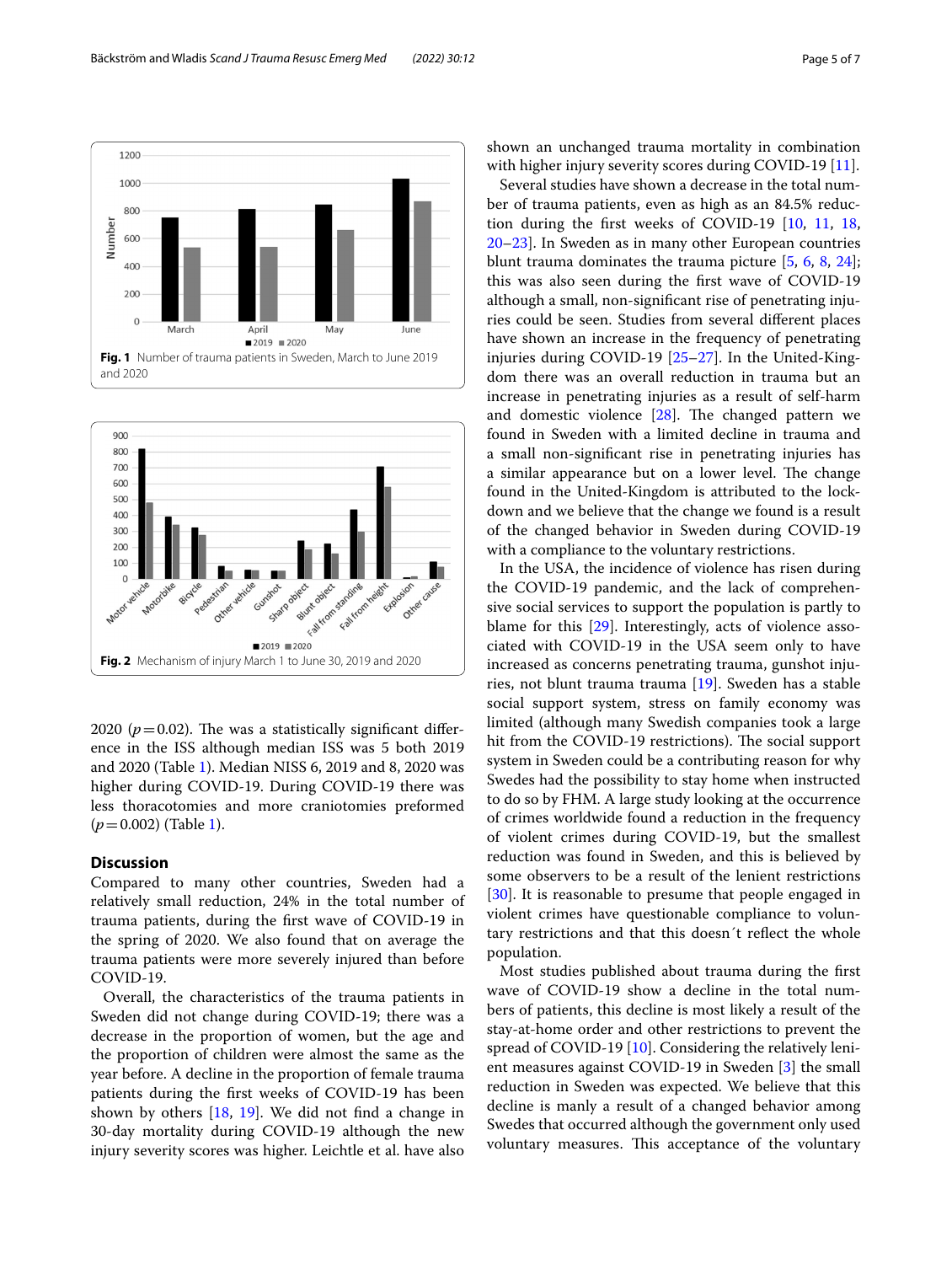measures most likely difer in diferent subgroups and could be the reason for why there was no decline in assaults or why COVID-19 had an higher impact in lower socioeconomic groups in Stockholm [[31\]](#page-6-27).

An alternative explanation to the small reduction could be that the total numbers of trauma patient in Sweden is already on a very low level and thus only if COVID-19 had a particularly severe effect on behavior, would a signifcant reduction have been expected. Furthermore, the major trauma mechanisms contributing to the decline in the numbers of trauma patients were injuries caused by motor vehicles and falls. A decline in motor vehicle injuries could most likely be explained as a result of the decline in vehicle use per day a decline that was shown by data from the Swedish telephone network during March and April 2020 [\[32\]](#page-6-28). In other places in the world there have been both increases and decreases in the frequency of motor vehicle accidents [\[10](#page-6-9), [22](#page-6-29)].

We did fnd that during COVID-19, the trauma patients were more severely injured than during the previous year, ISS and NISS were higher, and the patients had more injuries. Several other parameters show the same tendency. Fewer patients had a Glasgow outcome score returned to baseline at discharge, this could of course be a result of logistical challenges during COVID-19 were hospital beds had to be prioritized to COVID-19 patients. The pattern with more severely injured trauma patients during COVID-19 has also been seen in other places in the world  $[11, 22, 26]$  $[11, 22, 26]$  $[11, 22, 26]$  $[11, 22, 26]$  $[11, 22, 26]$  $[11, 22, 26]$  although a decline in ISS has also been reported [[10](#page-6-9)]. In Denmark, a neighbor country to Sweden, a diferent change in the trauma pattern was found with higher numbers of minor injuries (ISS 1–15) and unchanged incidence of severe injuries  $(ISS > 15)$  [\[13\]](#page-6-12). The policy in COVID-19 measures were notably diferent between Denmark and Sweden and could explain the diferences found during the pandemic.

Length of stay and days in ventilator did not change during COVID-19 and although there was not a signifcant change in the number of patients being discharged to home there was a tendency of fewer patients being discharged to home which could also indicate that the patients were more severely injured and needed more recovery time to be able to return to baseline. We found a diference in the type of emergency interventions preformed with higher numbers of craniotomies and intracranial pressure devices and lower numbers of laparotomies and thoracotomies. This could be a result of the relocation of medical staf during COVID-19 which could result in a relocation of medical capacities.

The retrospective design is associated with some limitations as concerns quality since information is gathered from medical charts and the overall quality depends on the quality of documentation from medical providers. During the frst wave of COVID-19 the stress on the health-care system and the medical providers in Sweden was extreme, which naturally could have impacted the quality of documentation, especially since SweTrau relies on manually registered information. Only including data from 2019 as baseline could result in the diferences being a result of random variations. The numbers of trauma patients have had a steady incline in SweTrau since 2015, and 2020 was the frst year when this was not found and we believe that this is mainly a result of COVID-19 [[14\]](#page-6-13).

Another limitation is that SweTrau does not have any information about how many of the trauma patients had tested positive for COVID-19. A COVID-19-positive trauma patient requires more medical resources than a non-COVID-19. Information about the incidence in the disease would have been valuable information. One of the strengths of this study is that it is based on a national quality registry; although the registry has not reached 100% coverage, it still covers the most populated county in Scandinavia from north to south. The first wave of COVID-19 affected the cities to a larger extent, but we believe that this had a minimal impact on SweTrau since it is a national registry where only two of the small rural trauma receiving hospitals are not included. The findings are also interesting for other parts of the world as it implies that the number of trauma patients has a correlation to the restrictions activated to limit the spread of an infectious disease, information that could be useful in the future.

#### **Conclusion**

As a consequence of what were seen by many as all too lenient actions taken to deal with COVID-19 in Sweden during spring 2020, there was still a reduction in trauma admissions most likely due to an adherence to the voluntary recommendations, the reduction was not as prominent as what was seen in many countries with harsher restrictions and lockdowns.

#### **Abbreviations**

FHM: Folkhälsomyndigheten (Swedish public health agency); GCS: Glasgow Coma Score; GOS: Glasgow Outcome Score; ICU: Intensive care unit; IQR: Inter quartile range; ISS: Injury severity score; LOS: Length of stay; NISS: New injury severity score; SD: Standard deviation; SIR: Svenska intensivvårdsregistret (Swedish Intensive Care registry); SweTrau: Svenska Traumaregistret (Swedish trauma registry.

#### **Acknowledgements**

Not applicable.

#### **Authors' contributions**

DB collected data, DB and AW analyzed data and wrote the manuscript. Both authors read and approved the fnal manuscript.